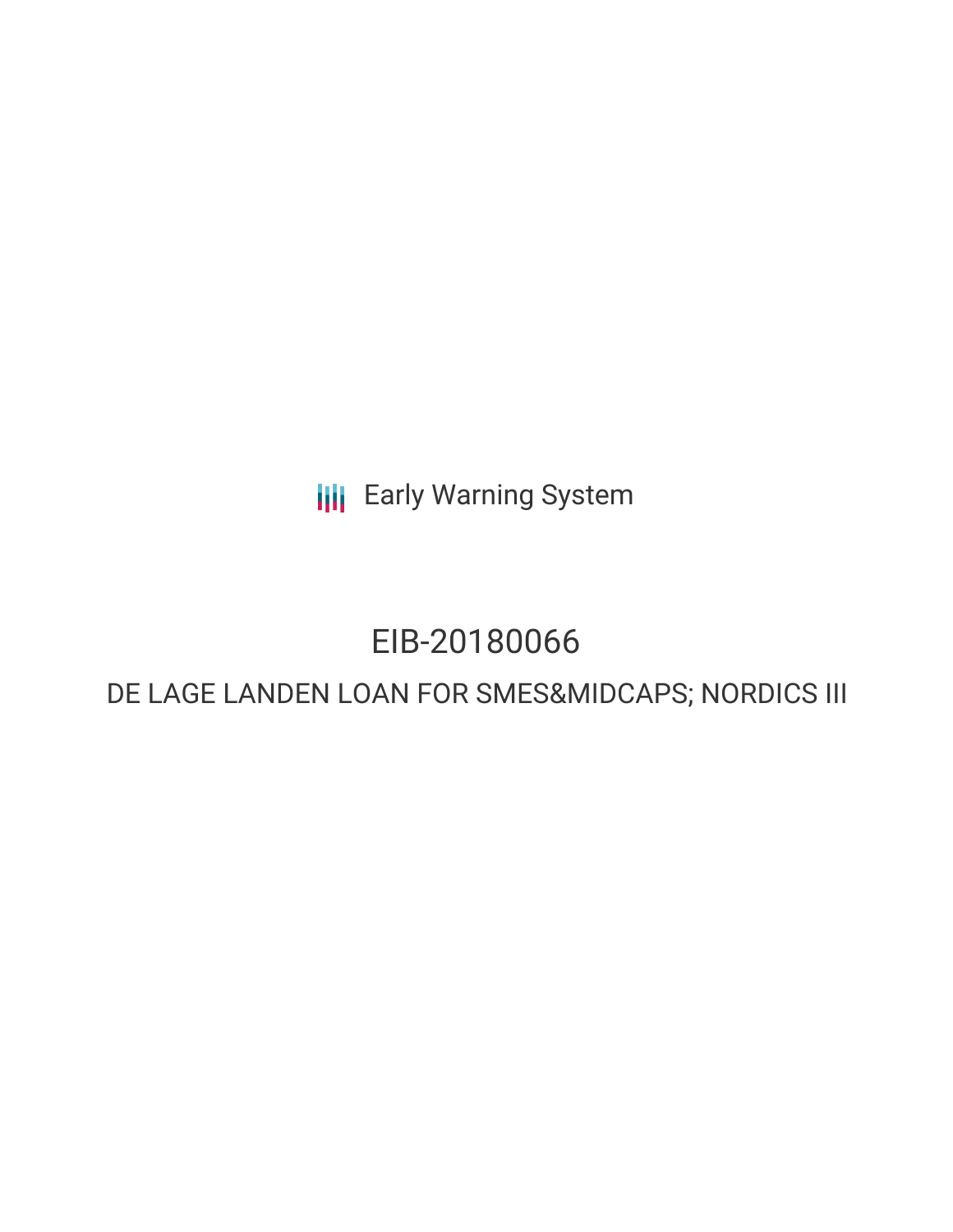## **Quick Facts**

| Denmark, Finland, Sweden                                  |
|-----------------------------------------------------------|
| European Investment Bank (EIB)                            |
| Proposed                                                  |
|                                                           |
| DE LAGE LANDEN INTERNATIONAL BV, DE LAGE LANDEN FINANS AB |
| Finance                                                   |
|                                                           |
| \$146.12 million                                          |
|                                                           |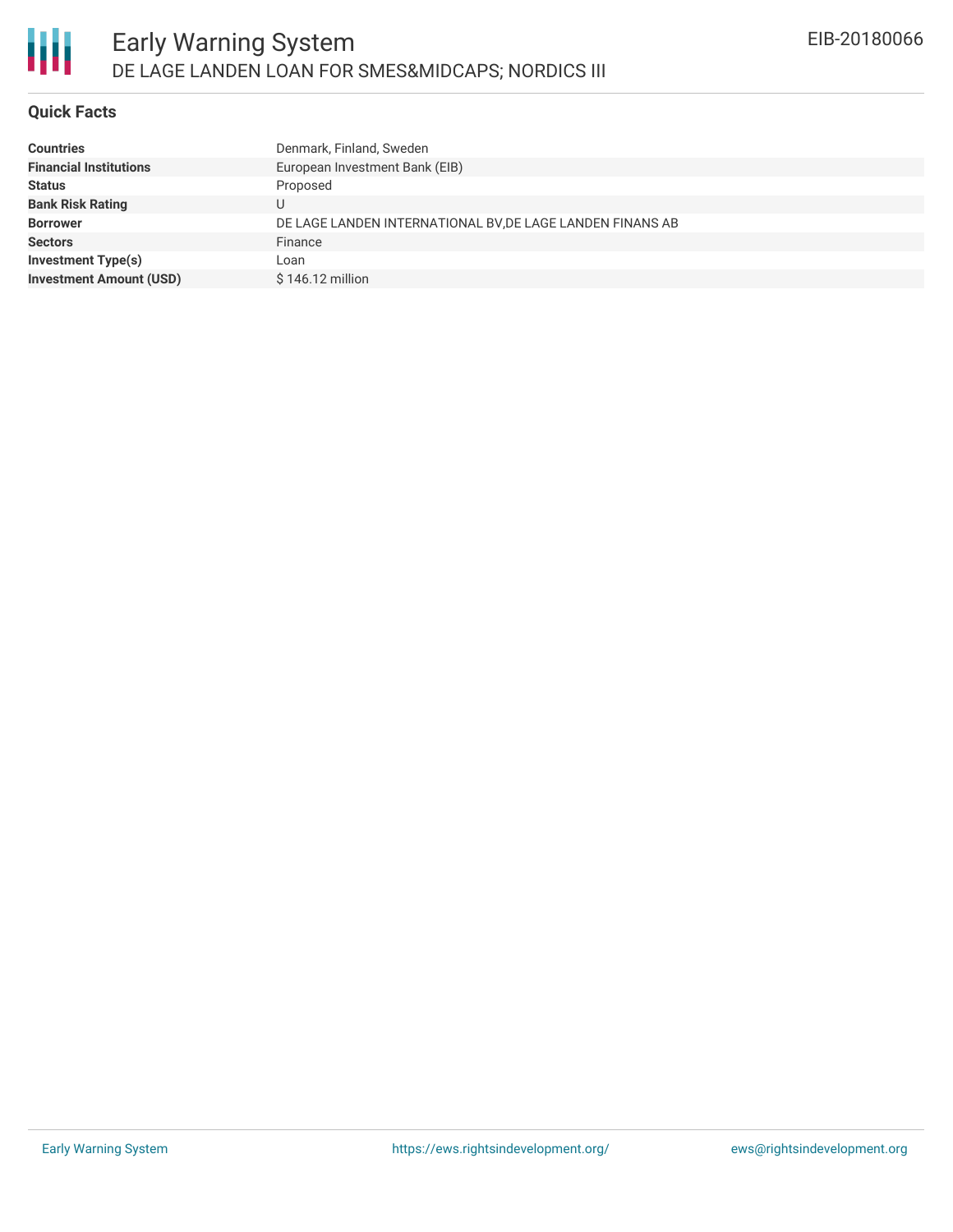

## **Project Description**

Leasing support to small and medium-sized investments promoted by small and medium-sized enterprises (SMEs) and Mid-Caps primarily in Sweden, Finland, and Denmark.

Financing of small/medium projects carried out by SMEs and Mid-Caps.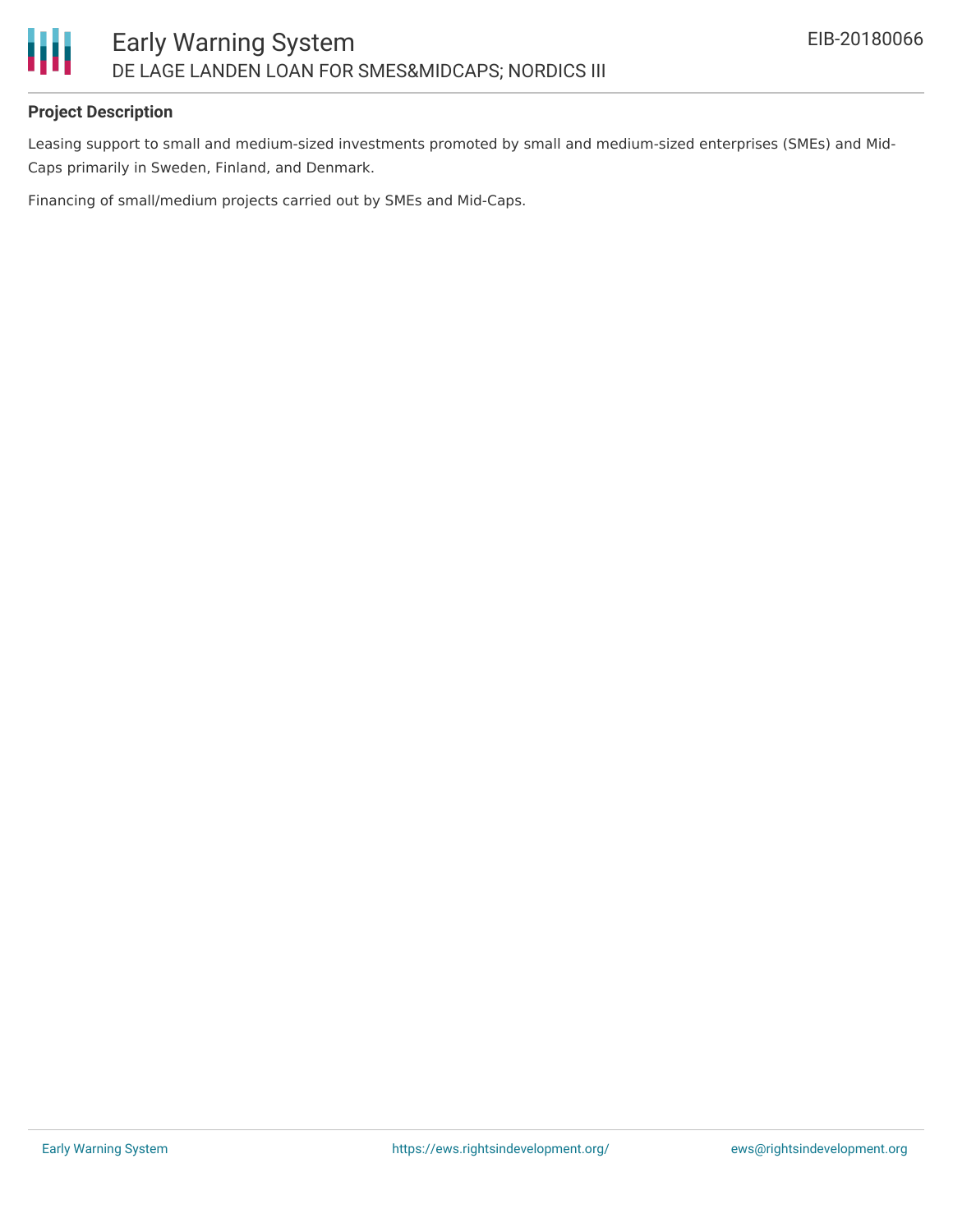#### **Investment Description**

European Investment Bank (EIB)

Final beneficiaries will be requested to comply with applicable national and EU legislation, as appropriate.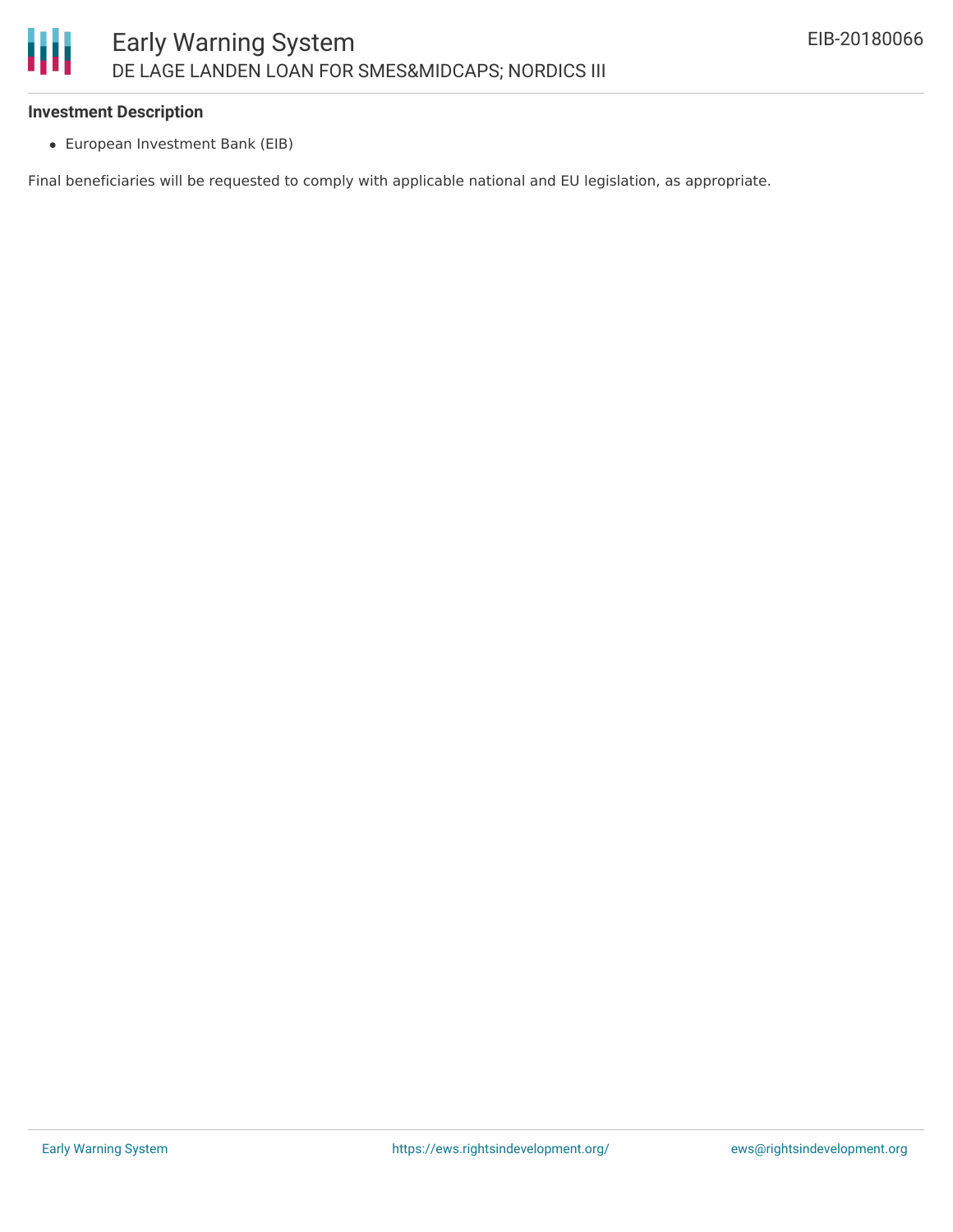

## Early Warning System DE LAGE LANDEN LOAN FOR SMES&MIDCAPS; NORDICS III

| <b>Private Actor 1</b> | <b>Private Actor</b><br>Role | <b>Private Actor</b><br>1 Sector | <b>Relation</b> | <b>Private Actor 2</b>            | <b>Private Actor</b><br>2 Role | <b>Private Actor</b><br>2 Sector |
|------------------------|------------------------------|----------------------------------|-----------------|-----------------------------------|--------------------------------|----------------------------------|
|                        | $\overline{\phantom{a}}$     | $\overline{\phantom{a}}$         | -               | DE LAGE LANDEN FINANS AB          | Client                         | $\overline{\phantom{0}}$         |
|                        | $\overline{\phantom{a}}$     | $\overline{\phantom{a}}$         |                 | De Lage Landen International B.V. | Client                         | $\overline{\phantom{0}}$         |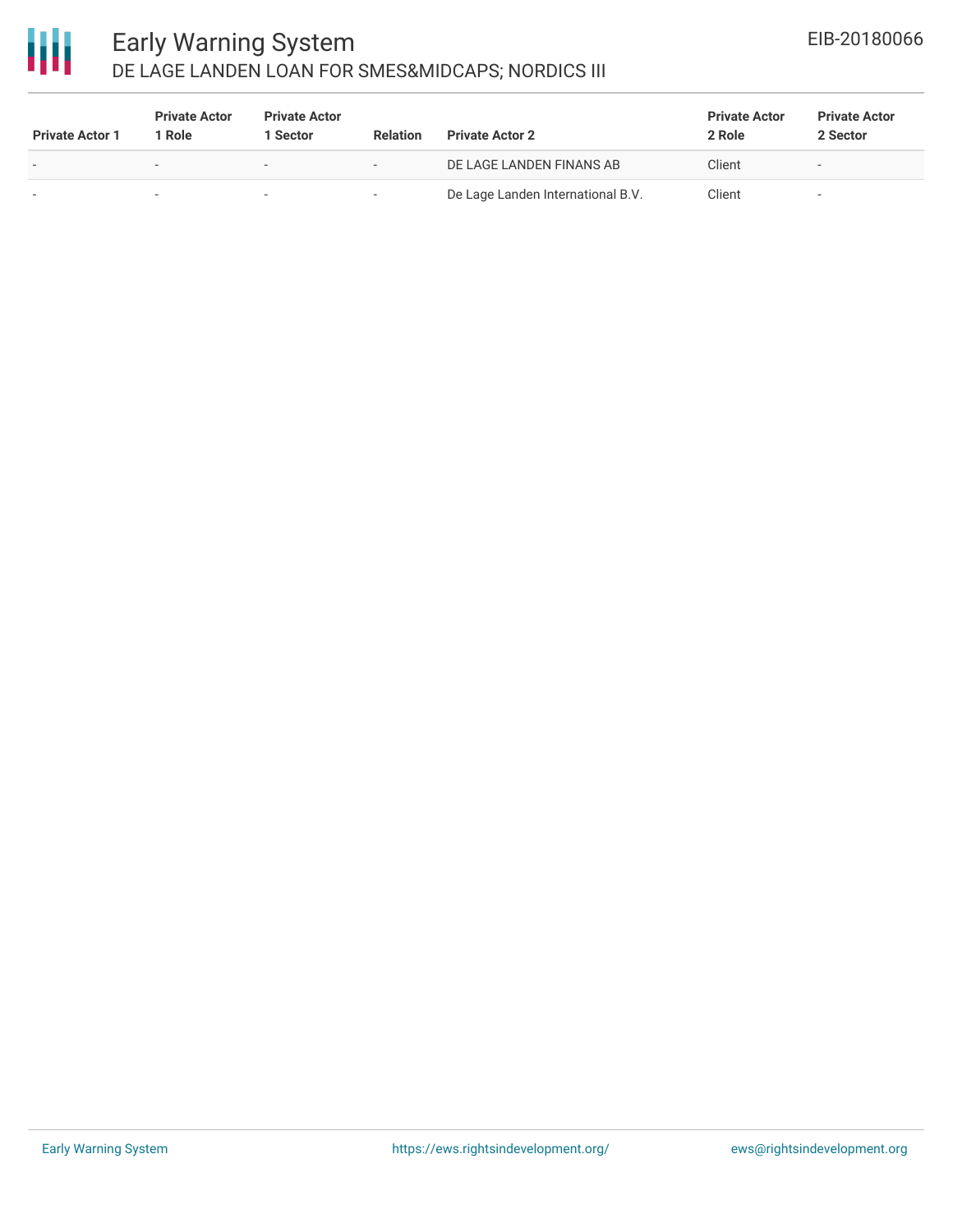## **Contact Information**

\*There is no further project information disclosed at this project stage\*

### ACCOUNTABILITY MECHANISM OF EIB

The EIB Complaints Mechanism is designed to facilitate and handle complaints against the EIB by individuals, organizations or corporations affected by EIB activities. When exercising the right to lodge a complaint against the EIB, any member of the public has access to a two-tier procedure, one internal - the Complaints Mechanism Office - and one external - the European Ombudsman. A complaint can be lodged via a written communication addressed to the Secretary General of the EIB, via email to the dedicated email address complaints@eib.org, by completing the online complaint form available at the following address: http://www.eib.org/complaints/form, via fax or delivered directly to the EIB Complaints Mechanism Division, any EIB local representation office or any EIB staff. For further details, check:

http://www.eib.org/attachments/strategies/complaints\_mechanism\_policy\_en.pdf

When dissatisfied with a complaint to the EIB Complaints Mechanism, citizens can then turn towards the European Ombudsman. A memorandum of Understanding has been signed between the EIB and the European Ombudsman establishes that citizens (even outside of the EU if the Ombudsman finds their complaint justified) can turn towards the Ombudsman on issues related to 'maladministration' by the EIB. Note that before going to the Ombudsman, an attempt must be made to resolve the case by contacting the EIB. In addition, the complaint must be made within two years of the date when the facts on which your complaint is based became known to you. You can write to the Ombudsman in any of the languages of the European Union. Additional details, including filing requirements and complaint forms, are available at: http://www.ombudsman.europa.eu/atyourservice/interactiveguide.faces